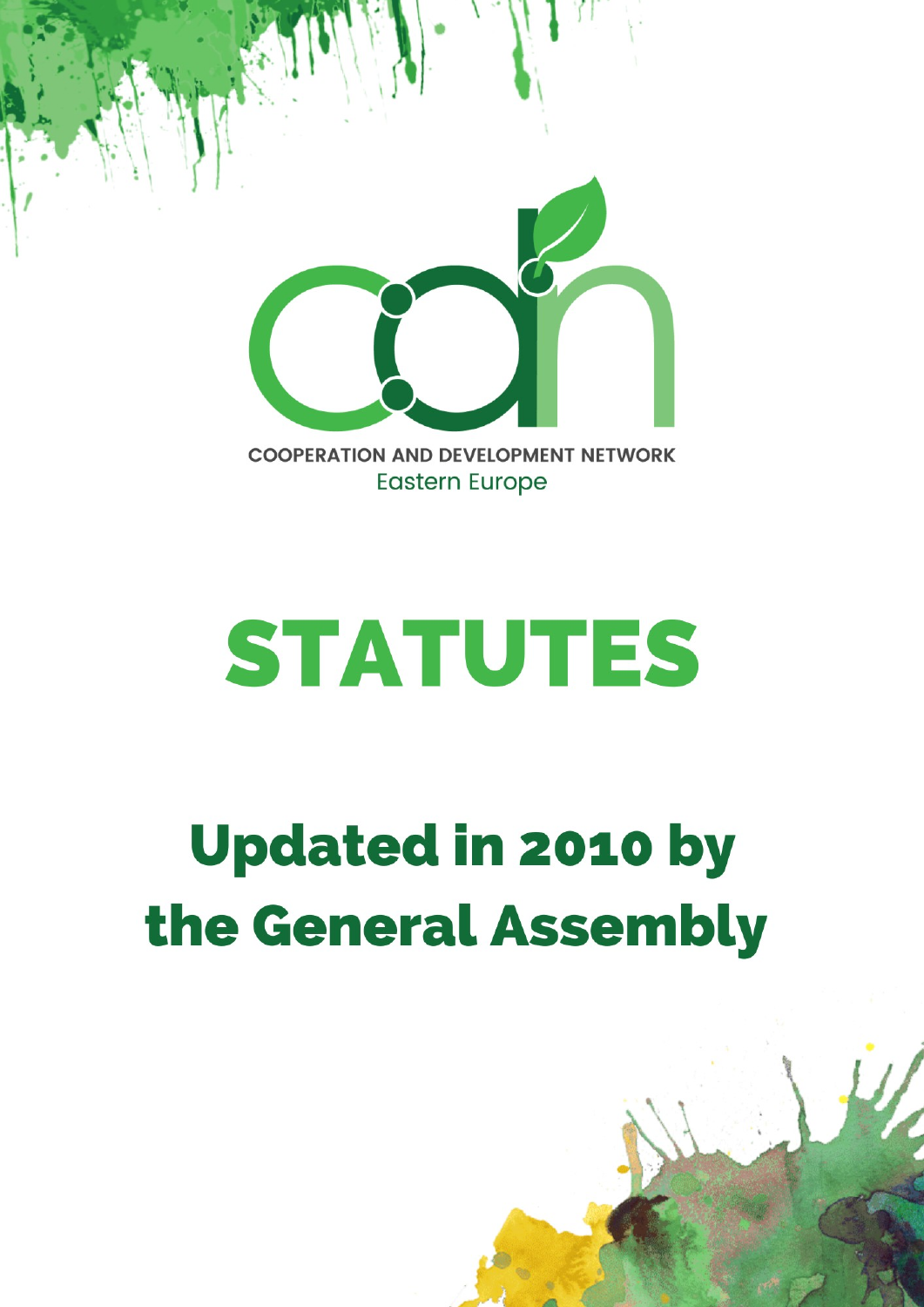# **Table of Contents**

| Chapter 1 - Managing (Administration Governing - Representation)7 |  |
|-------------------------------------------------------------------|--|
|                                                                   |  |
|                                                                   |  |
|                                                                   |  |
|                                                                   |  |
|                                                                   |  |
|                                                                   |  |
|                                                                   |  |
|                                                                   |  |
|                                                                   |  |
|                                                                   |  |
|                                                                   |  |
|                                                                   |  |
|                                                                   |  |
|                                                                   |  |
|                                                                   |  |
|                                                                   |  |
|                                                                   |  |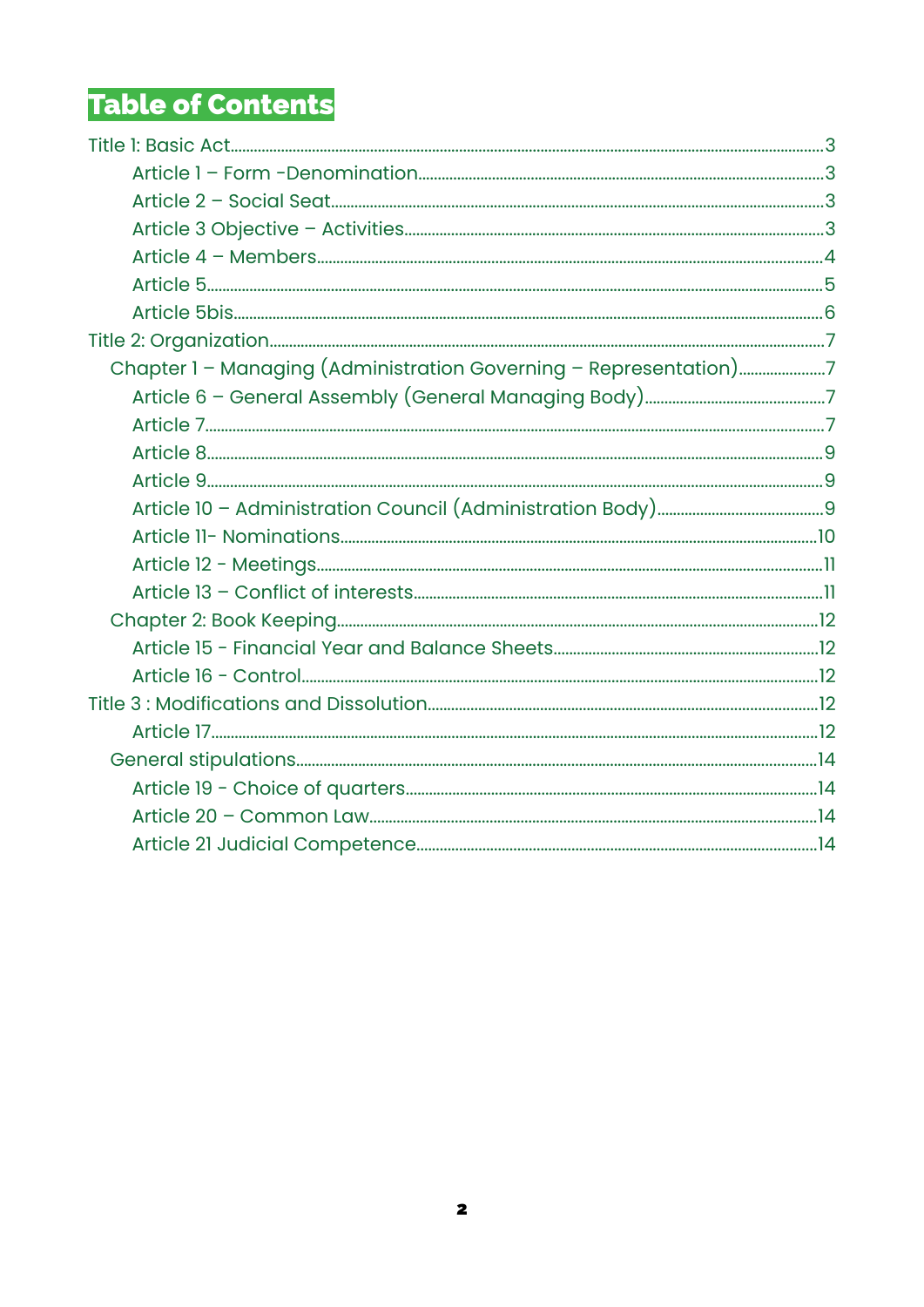The founder institutes hereby the Statutes for the Association and that in the following manner:

## <span id="page-2-0"></span>Title 1: Basic Act

#### <span id="page-2-3"></span>Article 1 – Form -Denomination

The form of the Association is an international association with none lucrative objective (with international benefits), in compliance to the laws and is being named as the Cooperation and Development Network of Eastern Europe, in short the CDN.

In all acts, bills, announcements, publications and other pages issued by the International Association having none lucrative objective a designation of the Association must be mentioned with above or further added wording "International Association without a lucrative objective" or the abbreviation IALO (AISBL) as well as its' seat address.

#### <span id="page-2-2"></span>Article 2 – Social Seat

Social seat of the Association is set to be in Belgium in Ixelles (1050 Brussels) at rue Wiertz, 31, in the Brussels township.

The seat can be transferred in other regions in Belgium according to a Decision of simple majority of present or represented members of the Administration Council. However, in no way can the seat be transferred abroad.

Every Act on stating transfer of the Association seat must be submitted ("in extensor") to the Association's file kept at the Commercial Tribunal, into the Association's Registry and should be published in Annexes of Belgian Monitors Supervisors.

#### <span id="page-2-1"></span>Article 3 Objective – Activities

As non-profiting Association with none lucrative objective, it has the following strategies of international benefit:

- Promotion of ecology (in its broad sense: environment, social and political ecology) and the stability with the young Europeans, using all non-violent means at the disposal.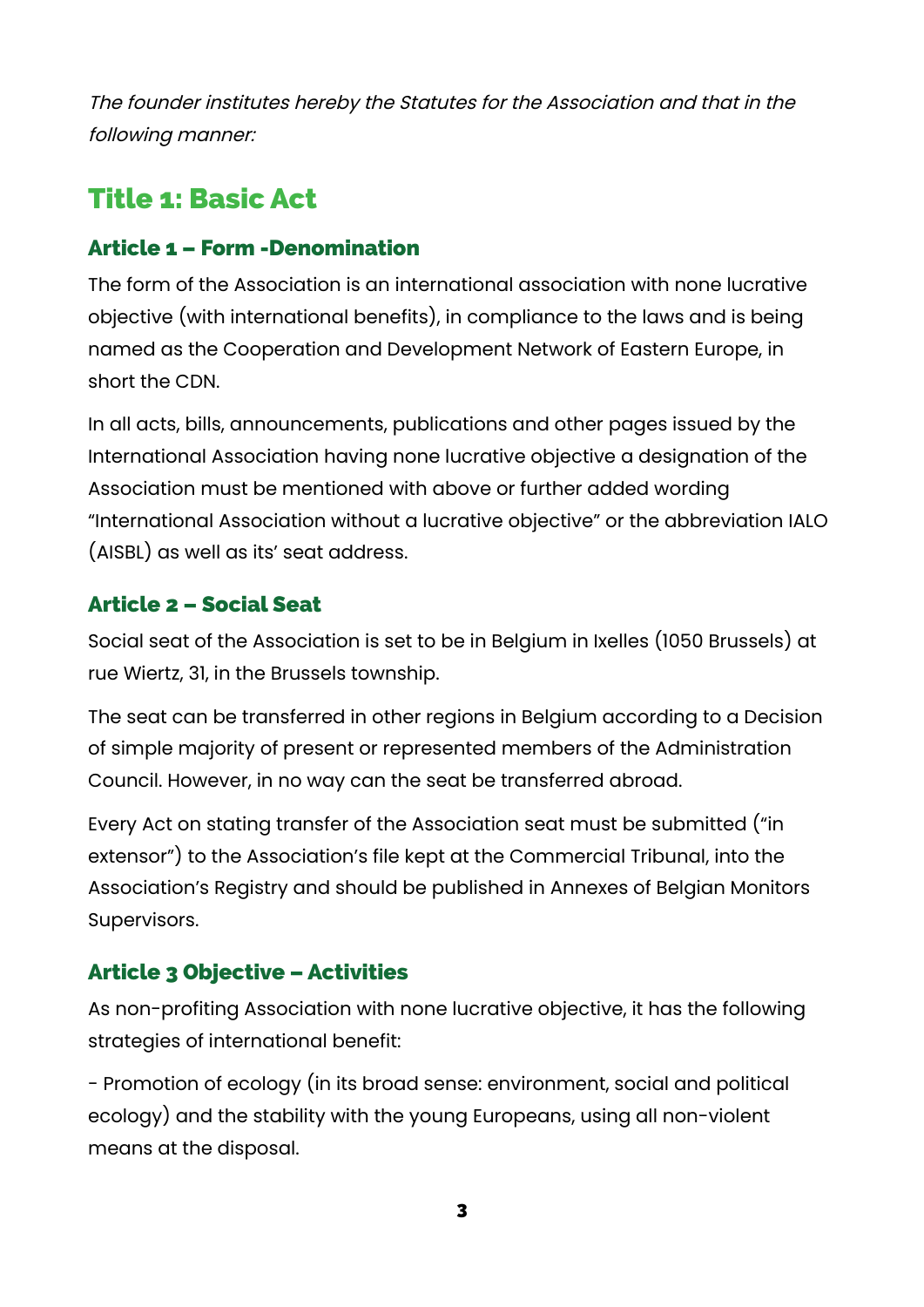- Encouragement for realization of ecology studies and reflections in various forms (in its broad sense) with the young democrats of the whole Europe, accentuating Eastern Europe (European countries non-members of European Union).

- To unite the young people of various European nations, to establish and favor dialogues on regional and national differences

- To coordinate joint actions of organizations members towards development and cooperation of young people and groups in Europe, aiming to bring together European nations

- To promote objectives of joint "green" actions at the international level

- To defend rights of men and women, rights of minorities, equality of genders and

the democracy, as well as the means for democratic action

- To promote long lasting development in Eastern Europe.

The objectives quest shall specifically be executed through following activities:

- A. Activities in exchanging
- B. Seminaries and reunions for studies
- C. Training programs
- D. Campaign on sensitiveness efforts
- E. Meetings
- F. Study visits
- G. Support to organizations members and partners

The Association can execute any act relating directly or indirectly to its objectives. It can namely assist and get involved in all activities following objectives being similar to own ones.

#### <span id="page-3-0"></span>Article 4 – Members

The Association is open to Belgian and foreign persons.

The Association is composed of factual members and members supporters. The factual members are called the "members" while members supporters are called "partners". Only the members will have full associates' rights assured by the Law and present Statues.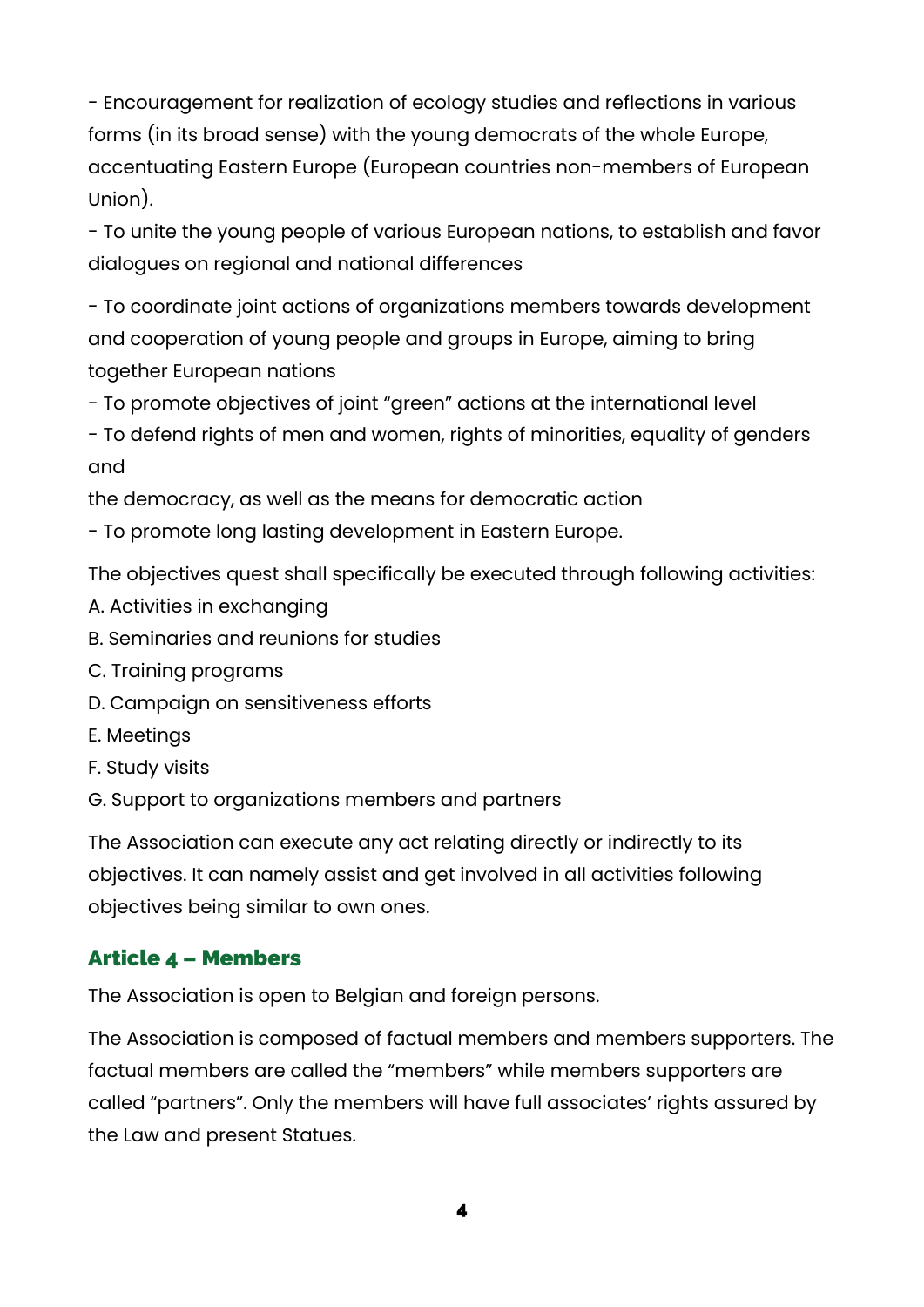Number of members is not limited, while the minimum is set to be two (2). As members are also considered the initiators of founding acts as well as all other persons subsequently admitted with title of member, whose terms, when necessary, will be renewed.

The General Assembly can admit acceptance of partners, which will take part in the realization of the Association's goals. They would be invited to participate to Assembly, where their voting right would be a consultative one.

The General Assembly can be composed of various committees.

#### <span id="page-4-0"></span>Article 5

Admission of new members (factual ones and supporters) is conditioned through following clauses:

5.1 To be a member or partner of the CDN, an organization should send a recommended letter to the Secretariat with enclosed Statutes of their organization, with all useful information referring namely to their juridical ranking, to number of members, age limit and activity type.

5.2 An organization of young people not founded in time prior to the 1st January 2007 in one of the countries that are not members of European Union can become member of the CDN through an application procedure whose standards are specified in the point 5.1, namely following two-thirds majority in favor of their admission during the General Assembly. Organization of young people being already established before the 1 st January 2007 in a country that was member of European Union, can become partner of the CDN through standard application specified in point 5.1, after two-thirds of Assembly General had voted in favor of their acceptance.

5.3 The factual members and partners must respect the Statutes, decisions taken by the General Assembly and the CDN political program.

5.4 The factual members and partners of the CDN have equal right to participate to events organized by the CDN.

Members (of various categories) can give their resignation under following conditions:

5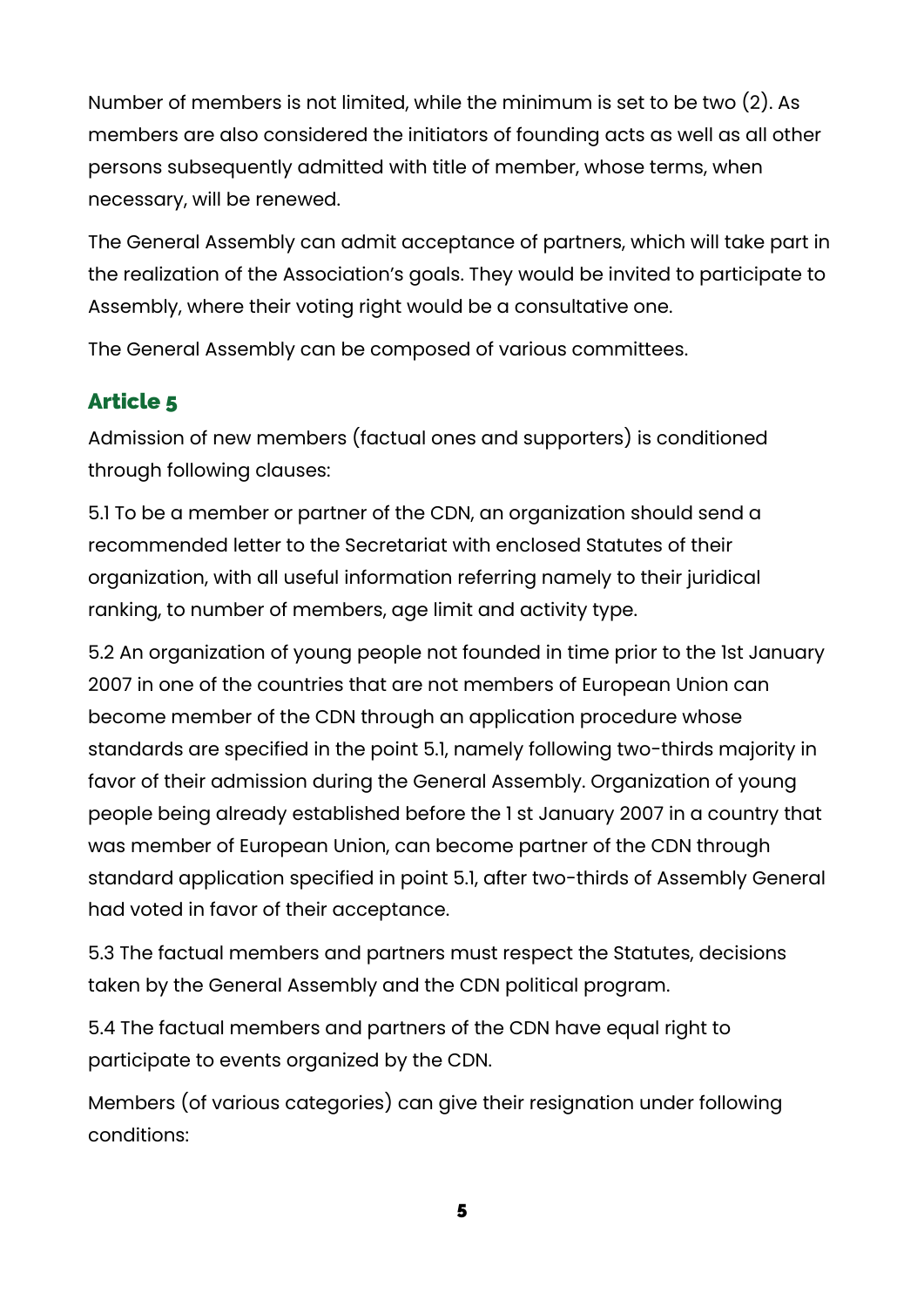The factual members and partners are free to withdraw at any time from the Association by presenting their written request to the President.

The members having resigned have none right relating to CDN property, nor can they request refunding of any of their contribution fees.

Administration Council can propose expulsion of an Association member,

having previously heard the defense of the member contender. The expulsion Decision can be pronounced by the General Assembly with two third majority of present or represented members.

The Administration Council can reschedule the case of the member contender until the Decision of the General Assembly.

Member (factual one or partner) can be deferred for duration of a year according to proposition of the Administration Council or upon proposition of the majority of the General Assembly, in case when member in question has not settled payment of annual fee contribution.

A member or partner can be expulsed if he does not respect the CDN Statutes.

A member who stops participating in Association's activities (due to death or otherwise), does not have any right to social funds.

#### <span id="page-5-0"></span>Article 5bis

Members and partners pay fixed contribution, being fixed annually by General Assembly upon proposition of the Administration Council and pursuant to financial means of the members.

Members and partners must pay their contribution fee for the current year by the month of September. In case of payment failure, rights of member or partner in question will be temporary suspended by the General Assembly, until payment of the contribution fee is settled.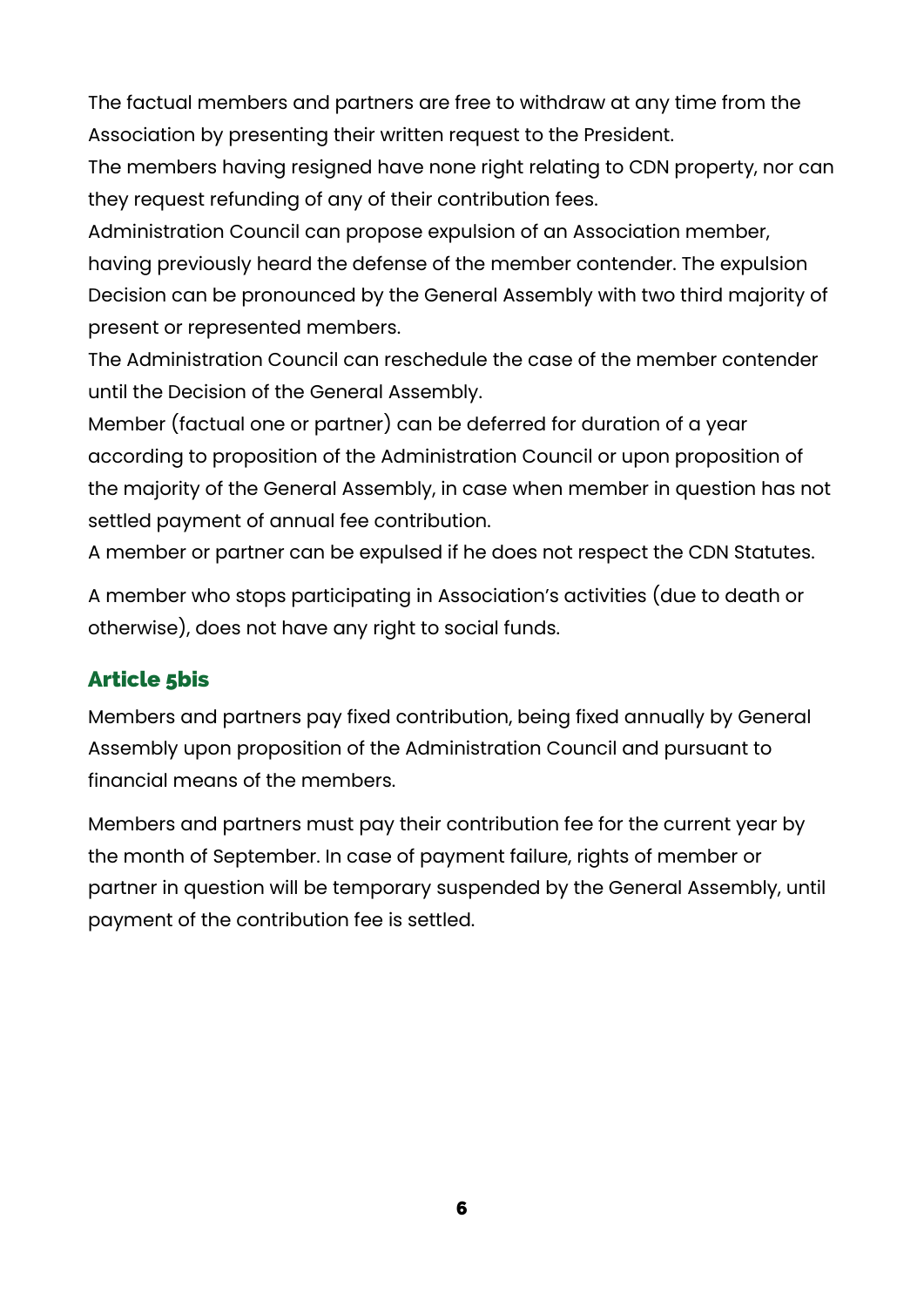# <span id="page-6-3"></span>Title 2: Organization

#### <span id="page-6-2"></span>Chapter 1 – Managing (Administration Governing – Representation)

#### <span id="page-6-1"></span>Article 6 – General Assembly (General Managing Body)

The General Assembly has full power enabling realization of objectives and activities of the Association.

All factual members and partners are its constituents, so that supporters members can be present with only consultative prerogatives.

Particularly, the following processes are essential for its functioning:

- a) Approval of budget and accounts
- b) Election, revocation, discharge of administrators and if required, exclusion of accounts' supervisors or examiners
- c) Statutes modifications
- d) Approval of acts for interior order
- e) Closing down of the Association
- f) Exclusion of members
- g) Approval of Annual Report of Administration Council

#### <span id="page-6-0"></span>Article 7

7.1 General Assembly gathers every year, when suited at the social seat or at other place as set in convocation, under presidency of the President of Administration Council, or in case of his absence or prevention, under the Secretary's presidency.

Convocations for General Assembly are sent in written form by the Secretariat in the sufficient time limit before the General Assembly so that the participants can contribute to the Agenda (submit propositions, functional points etc.), in order that accompanying documents are at the disposal (via web site) to participants in such time limit allowing its reading prior the meeting.

Convocations are sent by post, fax, electronic mail or other communication means at least 15 (fifteen) days before the General Assembly, with included Agenda.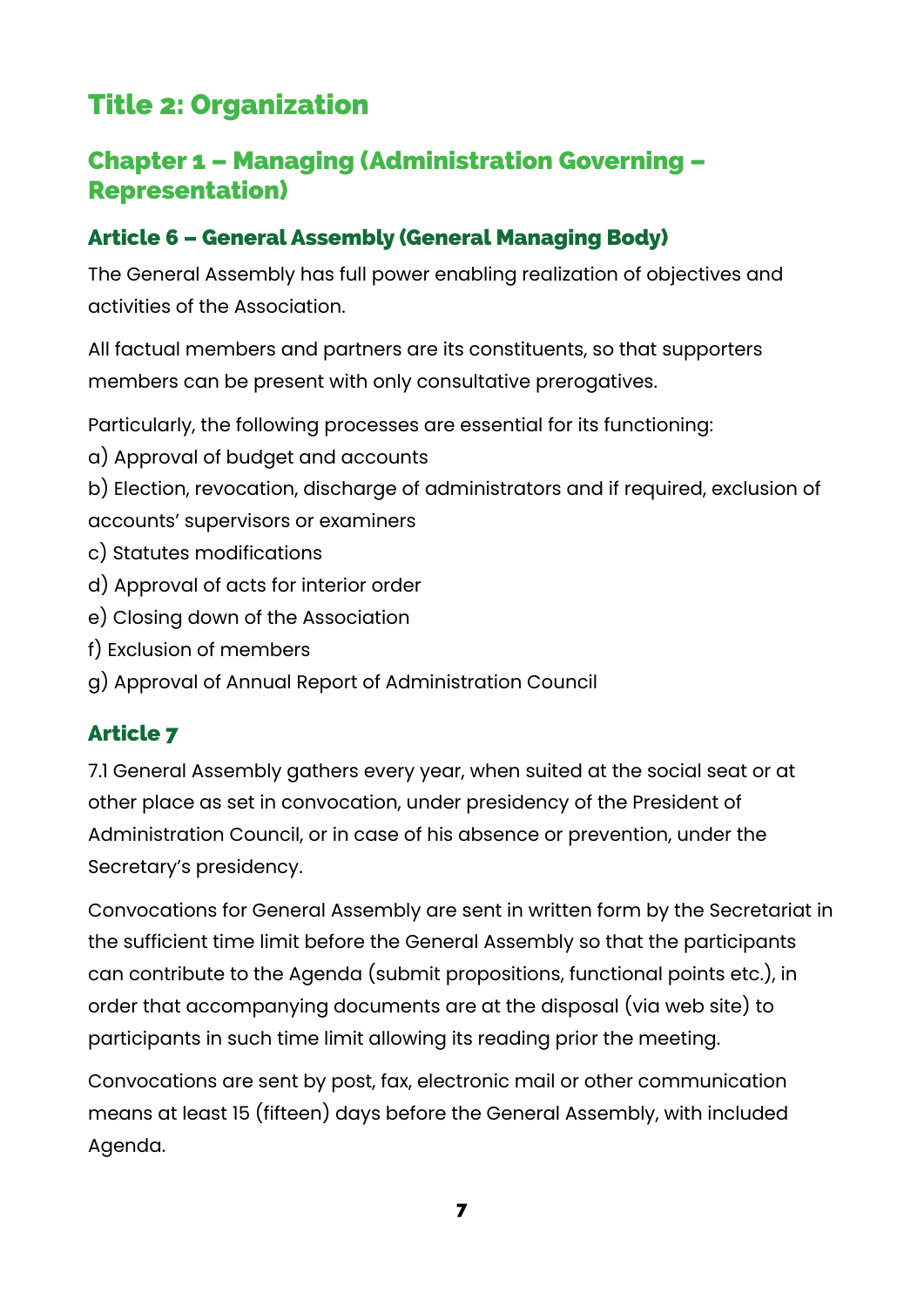7.2 Extraordinary General Assembly could be summoned upon request of the Administration Council or by request of third of factual members under hereinafter set conditions:

Invitation to extraordinary General Assembly must be sent to all members at least one month before General Assembly with enclosed General Assembly Agenda.

7.3 The CDN will cover all costs relating to the General Assembly (voyage, accommodation, meals and visas) for designated person of an organization member). If an organization submits request to adhere, the CDN will cover the same costs for one representative of such organization requesting the partnership, when financial conditions would allow it and if the report of the Executive Committee is

positive one. The CDN will preserve right to cover costs of voyage within limits being specified in the convocation for the General Assembly and in compliance to Decision of the Administration Council. The CDN is not obliged to cover costs of another designated person of the organization member or to cover costs of one designated person of the organization partner. The CDN should try to ensure funds to provide for costs of one designated person of organization partner and of another designated person of the organization member.

7.4 In case of lack of financial means to comply to articles 7.1, 7.2 and 7.3 of General Assembly organization, the CDN Administration Council would be then obliged to inform by written all organizations members and partners about causes of such situation and to request suggestions and propositions or a postponement for a year.

7.5 The organization members of the CDN have right to designate two members with voting prerogatives during the General Assembly and have full right to assign their candidate for any group of organization or to propose amendments for any document of CDN organization. The genders' equality should be assured.

8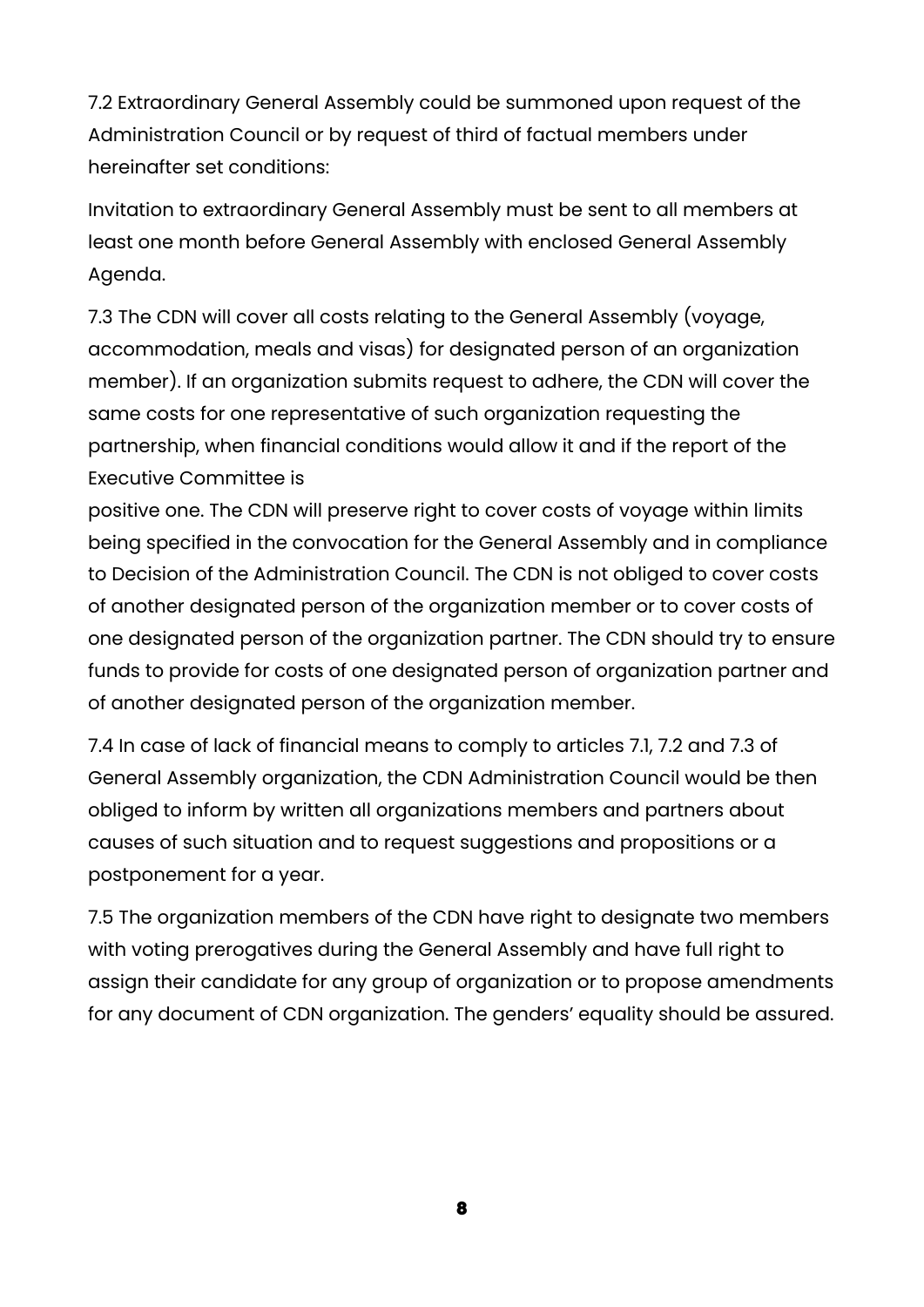#### <span id="page-8-2"></span>Article 8

8.1 Excluding the stipulations that are contrary to the present Statutes, the deliberation of the General Assembly will be valid only when half of members or their representatives are present.

8.2 Each member can be represented at the General Assembly by one or two delegates or else by another member or a third party, with assured special authorization.

#### <span id="page-8-1"></span>Article 9

Excepting cases previewed by these Statutes, simple majority presented or represented members is sufficient to bring resolutions. All members are informed by electronic mail about the brought resolutions.

#### <span id="page-8-0"></span>Article 10 – Administration Council (Administration Body)

1. The Association is governed by a Council composed of at least three Administrators. None maximum has been foreseen. Administrators must come from at least three different countries. However, no more than two Administrators can come from the same country. The General Assembly has right to decide on exceptional cases.

Beside this, three quarts of Administrators must come from organizations members, while at least one third of Administrators must be of feminine gender and at least three quarters of Administrators must be younger than thirty.

2. The Council has at their disposal all governing and administrative authorities as to contribute to the General Assembly.

3. The Council chooses from own members a President, a Secretary and a Treasurer (and eventually a Vice-Presidents etc).

4. The Administration Council can, out of two-thirds majority, assign one or several persons, members or not of the Administration Council, for daily managing and representation of the Association in matters of the daily managing. The persons in charge of daily managing can perform individually. Such an arrangement is set as to face third persons in the conditions previewed by the law. Any restriction relating to the representation authorities, being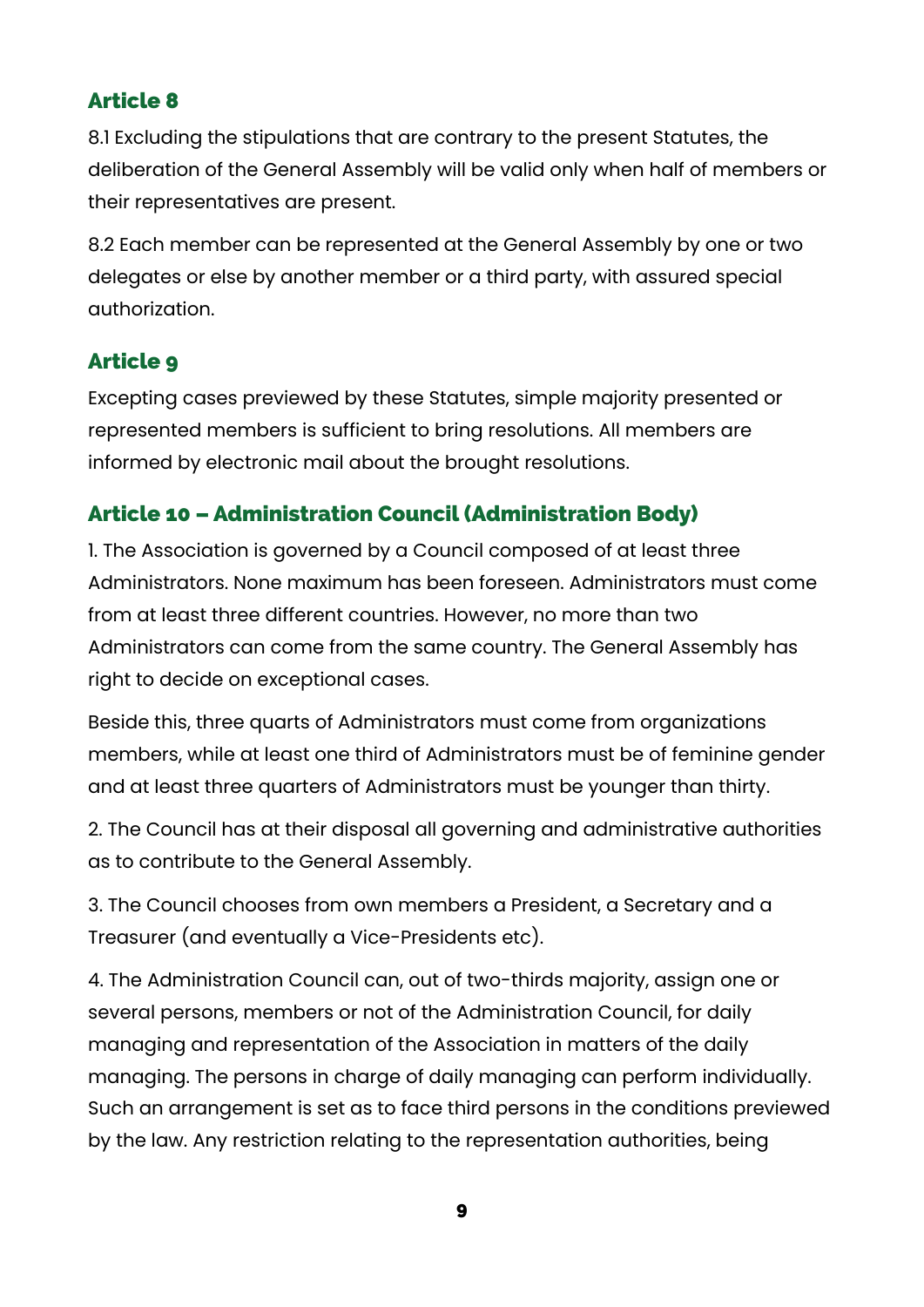accorded to the person in charge of daily

managing; for the daily managing functioning; can not be questioned by third parties, even if published. The person in charge of daily managing will have a title of "Designated Administrator \ Secretary" or a title of "General Director", as long this person is member or not of the Administration Council. He could equally have a title of the "Network Coordinator and or "Office Coordinator".

5. The Administration Council can assign several persons for the daily managing. In such case, they should act jointly, excluding affairs relating to accounts, for which a signature of one person in charge of daily managing is sufficient.

6. The Administration Council can establish a whole consultative center or any equivalent if evaluated as useful, whose role would be to counsel or advise the Administration Council on issues of particular cases.

7. Identity of one or more delegates for daily managing shall be forwarded to the Commercial Tribunal Registry and should be published in Annexes of Belgian Monitors Supervisors.

8. Beside this, the Council can, within its responsibilities, entrust special and particular authorities to one or several persons.

9. The responsibilities of members of Administration Council shall be specified by the regulations and internal procedures of the CDN. Members of the Administration Council have no right to vote during the General Assembly, except when they are in fact the only member of their organization who is member of the CDN, being present at the General Assembly.

#### <span id="page-9-0"></span>Article 11- Nominations

The Administrators are named by the General Assembly for a mandate that ends during the next ordinary General Assembly, with a possibility of double renewal.

In case of vacation during their mandates, the Administration Council can assign a replacement person who will act until mandate termination of the person he is replacing. The Administrators can be revoked by the General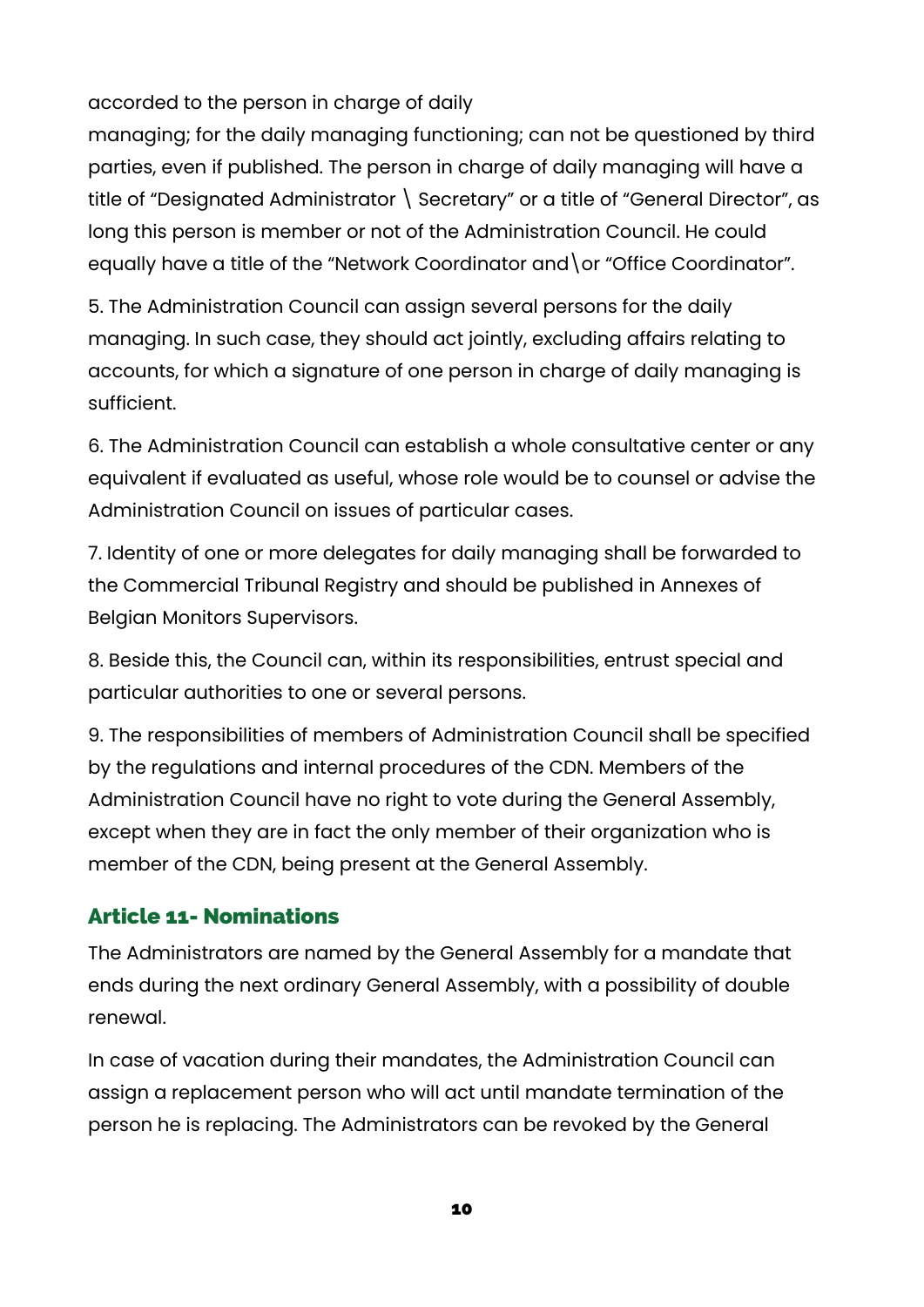Assembly in session with two-thirds majority of factual and represented members.

#### <span id="page-10-1"></span>Article 12 - Meetings

The Council gathers twice a year or upon special convocation of two-thirds of factual members.

The convocation is transmitted by post, fax, electronic mail and all other communication ways.

One Administrator can be represented by another Administrator.

The Council can deliberate constructively only when at least two-thirds of its factual or represented members are present. Its resolutions are brought with simple majority of present or represented members. In case of voice divergences, the vote of the President will be decisive.

#### <span id="page-10-0"></span>Article 13 – Conflict of interests

If Administrator has directly or indirectly an opposing interest of patrimonial nature towards a decision or an operation relating to the Administration Council, he has to pass it to other Administrators before deliberation at the Administration Council. His statement, as well as reasons justifying the contrary interest of the head of the Administrator in question, should be stated in the Minutes of the Administration Council who is to bring Decision. Beside this, he should inform eventual supervisors about it. The Administration Council describes in Minutes the disposition of Decision or operation with a justification for the taken Decision as well as the patrimonial

consequences for the Association. The Managing Report should contain the complete Minutes. The Administrator in question cannot deliberate on session of the Administration Council relating to operation or Decision in question, nor can he take part in the voting. This article will not apply when decisions of the Administration Council relate to usual operations taken in normal conditions for the operations of the same nature.

#### Article 14 - Representation

With exception of special authorization, any act inducing the Association, signed by a delegated Administrator or by General Director acting alone, or by a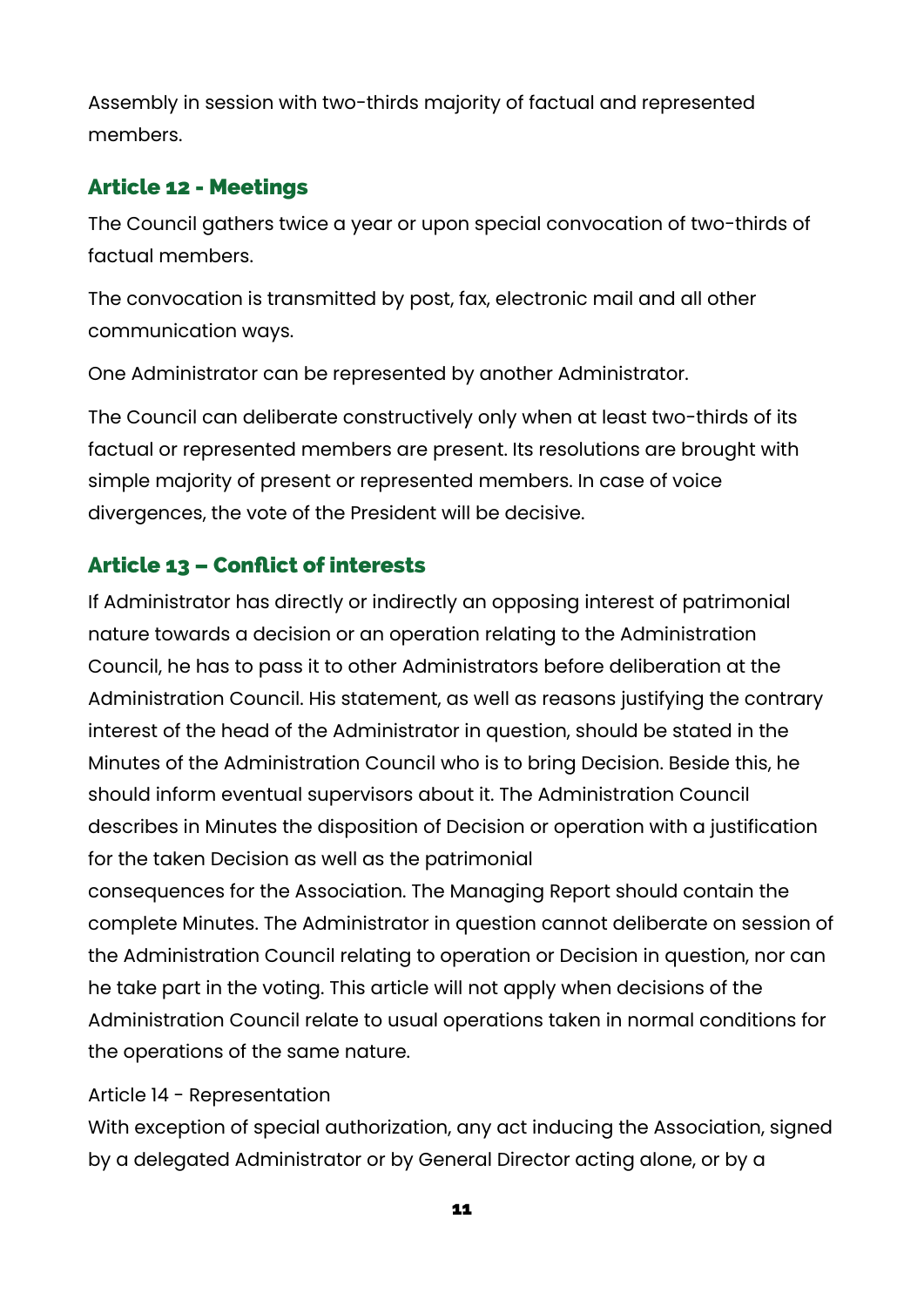member of the Administration Council having particular authorization, does not have to be justified to third parties, not even if demanded through announce.

The juridical actions in demanding or defending cases are to be followed by Administration Council being represented by a designated Administrator or the General Director acting alone or by a member of the Administration Council having special authorization.

#### <span id="page-11-4"></span>Chapter 2: Book Keeping

#### <span id="page-11-3"></span>Article 15 - Financial Year and Balance Sheets

The financial year terminates on the 31 st December. As for book keeping use, the first financial year begins on this day and will terminate on the 31 st December 2010.

With caution of application of stipulations of the Belgian Law dated seventeenth July, year thousand nine hundred seventy seven relating to the book keeping of companies, in cases previewed by articles 53 § 3 of the Law, the Administration Council is expected to submit Balance Sheets for the past financial year and following Financial Year Budget for approval of the General Assembly to convene during the next assembly.

#### <span id="page-11-2"></span>Article 16 - Control

In the case previewed by article 53 § 5, the Administration Council will confer financial control of the Association to one or several supervisors according to own choice.

### <span id="page-11-1"></span>Title 3 : Modifications and Dissolution

#### <span id="page-11-0"></span>Article 17

Without legal imposing, every proposition having for objective a modification of statutes or dissolution of the Association should originate from Administration Council or from at least (2/3) two-thirds of factual Association members.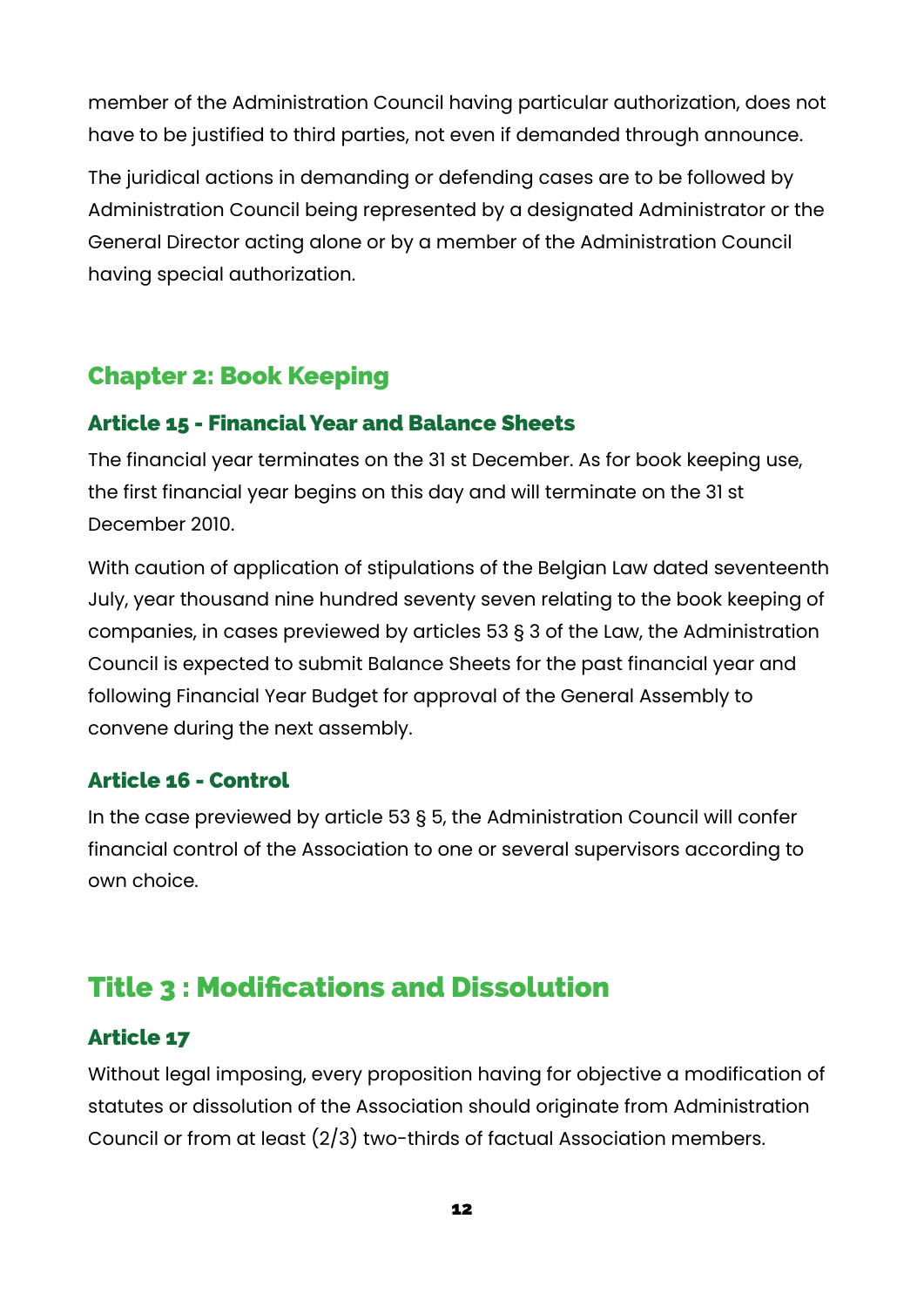The Administration Council is to inform members of the Association at least two moths in advance prior to date of General Assembly which is to deliberate about given proposition.

The General Assembly can properly perform only if two-thirds of members are gathered, having deliberative, present or represented voting rights.

Nonetheless, if that General Assembly does not gather two-thirds of the Association members, a new General Assembly will be convoked in the same conditions as above designated, which will then definitely and valuably decide on the issue, with the same majority of two-thirds of votes, notwithstanding number of present or represented members.

The decisions relating to vital issues such as social objective, attributions, convocation ways, decision making of the general administration bodies, as well as manner in which members are informed about the resolutions, conditions for statutes modification, for dissolution, termination and assignment of Association' social patrimony shall all be established by an authentic act to be presented to the Registry kept by the Commercial Tribunal and by Belgian Monitors Supervisors.

Thus, in compliance to article 50, paragraph 3 of the Law, resolution on modification of Association objective (objectives) would have effect only following approval of the King that would equally be published in the Belgian Monitors Supervisors. Other Decisions on modifications of statutory mentions do not have to be submitted for acceptance to the Belgian minister having competence or to his delegate.

Article 18 – Liquidation and pretension to assets

In case of juridical or voluntary dissolution, the General Assembly will assign one or more liquidators and will set liquidation of the Asociation.

After the liquidation, eventual net assets would be conferred to one juridical person without a lucrative objective or private claims, being international or not, in compliance to realization of an objective similar to the one of the Association or at least not having a detrimental goal.

13